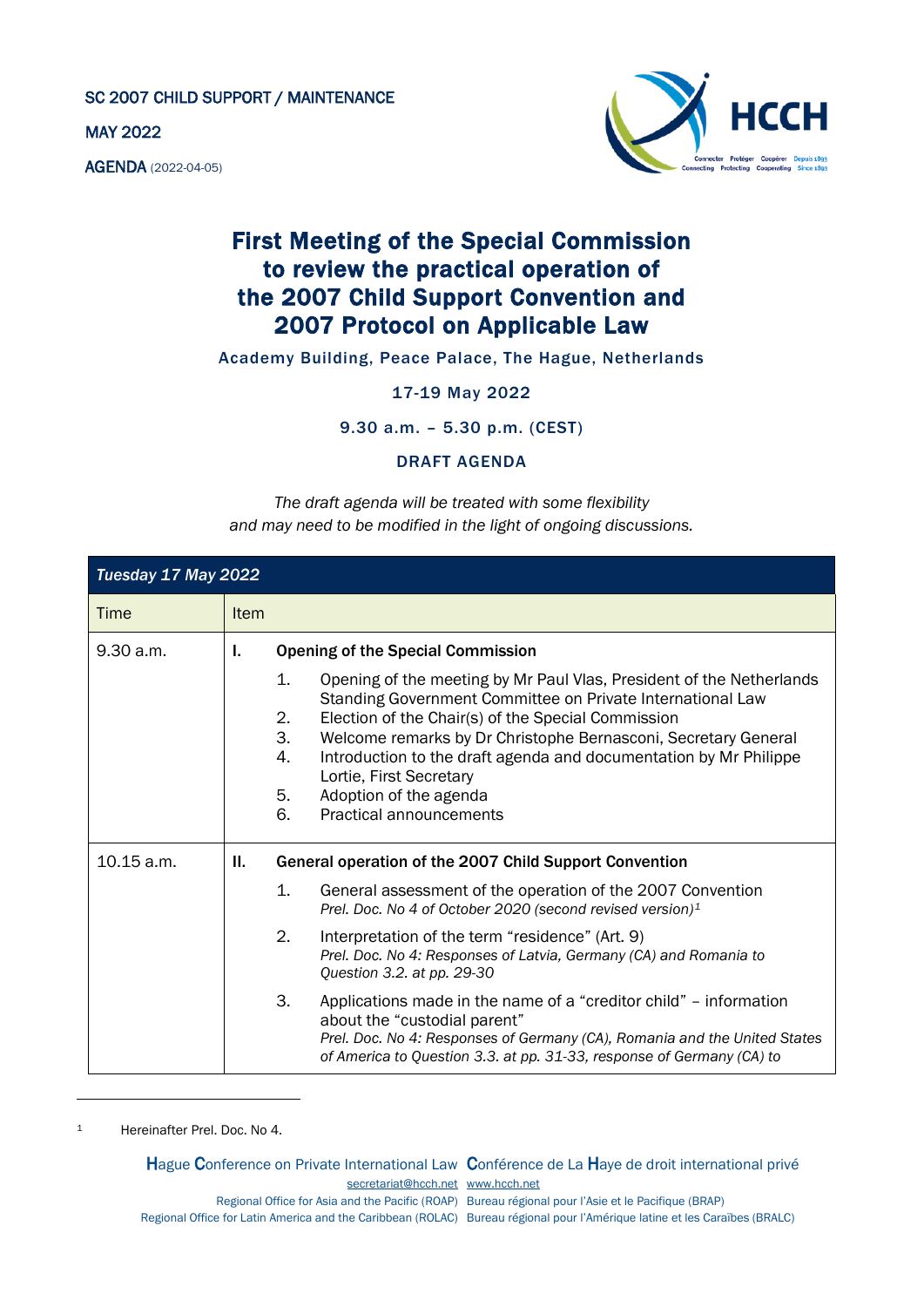|            |              |                                         | Question 6.1. at p. 54, and response of the United States of America to<br>Question 6.9. at p. 67                                                                                                                                                                                                                                                                                        |
|------------|--------------|-----------------------------------------|------------------------------------------------------------------------------------------------------------------------------------------------------------------------------------------------------------------------------------------------------------------------------------------------------------------------------------------------------------------------------------------|
|            |              | 4.                                      | Public bodies as applicant (Art. 36)<br>Prel. Doc. No 4: Responses of Germany (CA), Germany (DIJuF), Latvia,<br>Lithuania, Norway, Romania and Ukraine to Question 3.4. at pp. 33-35, and<br>responses to Question 3.6. at pp. 37-38                                                                                                                                                     |
| 11.00 a.m. | <b>Break</b> |                                         |                                                                                                                                                                                                                                                                                                                                                                                          |
| 11.15 a.m. |              | 5.                                      | Transmission of applications within States with a non-unified legal<br>system (Arts $4(2)$ , 9 and 12)<br>Prel. Doc. No 4: Responses of Austria and Germany (CA), Germany (DIJuF) to<br>Question 3.8. at pp. 40-41                                                                                                                                                                       |
|            |              | 6.                                      | Time frame for the acknowledgment of receipts of applications<br>(Art. 12(3))<br>Prel. Doc. No 4: Responses to Question 3.1 at p. 28                                                                                                                                                                                                                                                     |
|            |              | 7.                                      | Conditions to access legal aid in the requested State, particularly the<br>examination of the debtor's resources (Art. 17(b))<br>Prel. Doc. No 4: Responses of Austria, Bulgaria, Colombia (1956 New York<br>Convention), Germany (CA), Germany (DIJuF), Romania and Slovenia to<br>Question 3.5 at pp. 35-37                                                                            |
|            |              | 8.                                      | Application of the 2007 Convention to children regardless of the<br>marital status of their parents (Arts 1, $2(4)$ , $6(1)$ and $6(2)(h)$ , $7(1)$ ,<br>$10(1)(c)$ and $10(3)$ , $15(2)$ and $22(a)$ )<br>Prel. Doc. No 4: Response of the United States of America to Question 14.1.<br>at p. 130<br>Prel. Doc. No 13 of June 2021, ACWG Report, Attachment to Annex I at pp. 7-<br>10 |
| 1.00 p.m.  |              | Lunch break                             |                                                                                                                                                                                                                                                                                                                                                                                          |
| 2.00 p.m.  | III.         | Restrictions on access to personal data |                                                                                                                                                                                                                                                                                                                                                                                          |
|            |              | 1.                                      | Location of the respondent (debtor) (Art. $6(2)(b)$ )<br>Prel. Doc. No 4: Responses of Brazil and Germany (DIJuF) to Question 4.1. at<br>pp. 43-44                                                                                                                                                                                                                                       |
|            |              | 2.                                      | Information regarding the income and other financial circumstances<br>of the debtor or creditor (Art. 6(2)(c))<br>Prel. Doc. No 4: Responses of Cyprus and Romania to Question 4.1. at<br>pp. 44-45                                                                                                                                                                                      |
|            | IV.          |                                         | Recognition and enforcement of maintenance decisions                                                                                                                                                                                                                                                                                                                                     |
|            |              | 1.                                      | Recognition and enforcement of maintenance decisions concerning<br>relationships not provided by the law of the requested State<br>(Art. 22(a))<br>Prel. Doc. No 4: Response of Romania to Question 8.3. at p. 88                                                                                                                                                                        |
|            |              | 2.                                      | Grounds for refusing recognition and enforcement – in a case where<br>the respondent has neither appeared nor was represented in the<br>proceedings in the State of origin (Art. 22(e))<br>Prel. Doc. No 4: Response of Latvia to Question 14.1. at p. 129                                                                                                                               |
| 3.45 p.m.  | <b>Break</b> |                                         |                                                                                                                                                                                                                                                                                                                                                                                          |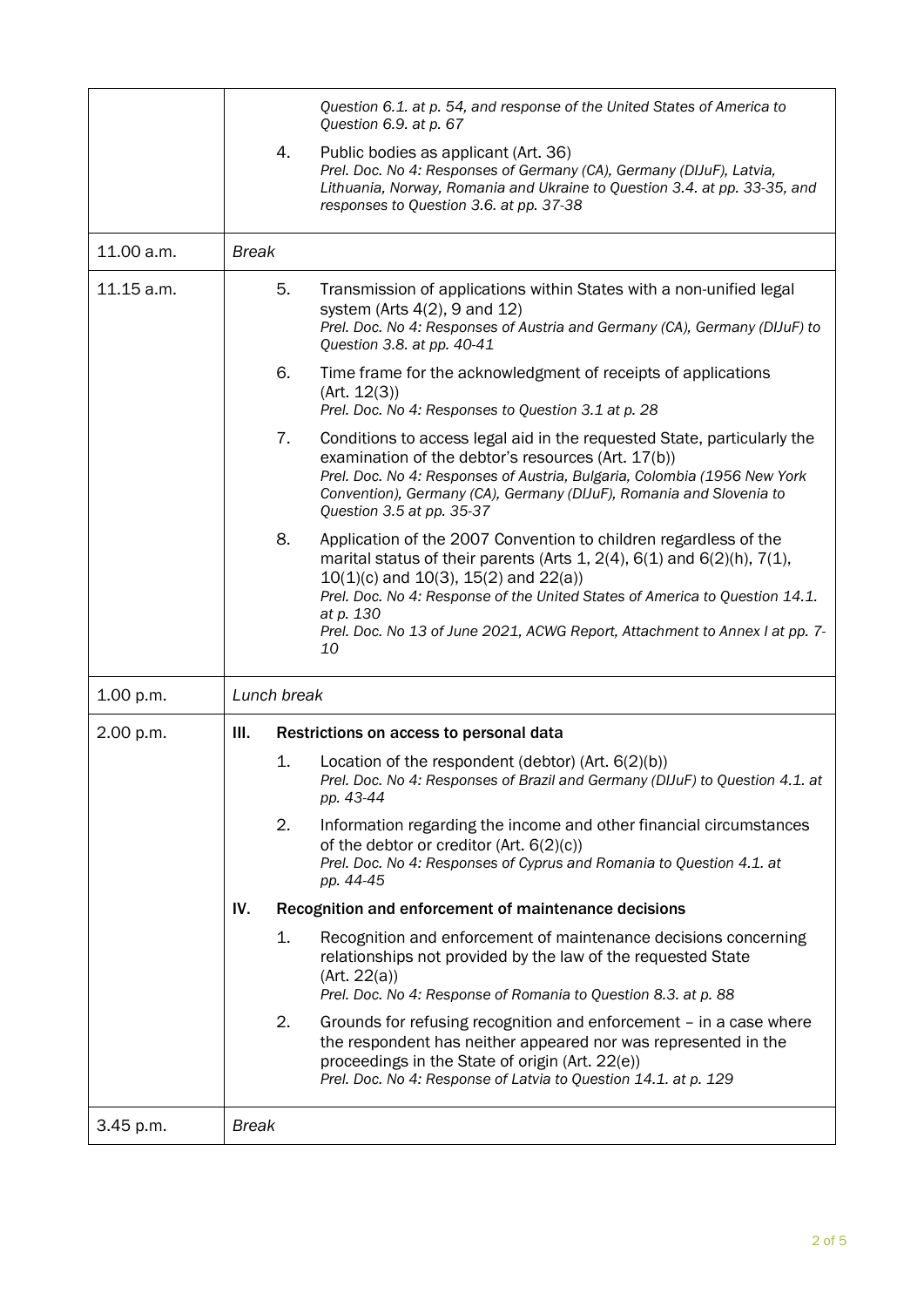| 4.00 p.m.             | V.           | Enforcement matters under the 2007 Child Support Convention                                                                                                                                                                                                                                                                                      |
|-----------------------|--------------|--------------------------------------------------------------------------------------------------------------------------------------------------------------------------------------------------------------------------------------------------------------------------------------------------------------------------------------------------|
|                       |              | 1.<br>Enforcement of decisions that set the amount of child support in<br>percentage<br>Prel. Doc. No 4: Responses of Argentina, Finland, France, Germany (CA),<br>Germany (DIJuF), Hungary, Netherlands, Norway, Poland, Romania, Slovenia,<br>Switzerland, United States of America to Question 5.1. at pp. 46-50                              |
|                       |              | 2.<br>Enforcement of child support arrears after the creditor has reached<br>the age of 21 years<br>Prel. Doc. No 4: Response of Norway to Question 3.8. at p. 41                                                                                                                                                                                |
|                       |              | 3.<br>Interruption or suspension of the enforcement of child support for<br>creditors under the age of 18 years<br>Prel. Doc. No 4: Response of Romania to Question 14.1. at p. 129                                                                                                                                                              |
|                       |              | 4.<br>Enforcement of decisions against the assets of a debtor in a State<br>where they are not habitually resident<br>Prel. Doc. No 4: Responses of Bulgaria, Germany (CA), Germany (DIJuF),<br>Latvia, Lithuania, Luxembourg, Portugal, Romania, Switzerland and United<br>States of America to Question 5.2. at pp. 50-52                      |
|                       |              | 5.<br>Currency conversion and transfer of maintenance funds<br>Prel. Doc. No 4: Response of Lithuania to Question 3.8. at p. 41                                                                                                                                                                                                                  |
| 5.30 p.m.             |              | Welcome reception offered by the Permanent Bureau                                                                                                                                                                                                                                                                                                |
| Wednesday 18 May 2022 |              |                                                                                                                                                                                                                                                                                                                                                  |
| <b>Time</b>           | Item         |                                                                                                                                                                                                                                                                                                                                                  |
| 9.30 a.m.             | VI.          | Mandatory and recommended forms under the 2007 Child Support<br>Convention<br>Annexes I and II of the 2007 Convention<br>Prel. Docs Nos 2A of July 2009 & 2B (revised) of August 2010                                                                                                                                                            |
|                       |              | 1.<br>Use of the Status of Application Reports<br>Prel. Doc. No 4: Responses of Germany (CA) and the United States of<br>America to Question 3.8. at pp. 40-43                                                                                                                                                                                   |
|                       |              | 2.<br>Signature of applications when filed with competent authorities in<br>accordance with their domestic law (Art. 42)<br>Prel. Doc. No 4: Responses to Questions 6.2. and 6.3. at pp. 55-57, and to<br>Questions 6.10. and 6.11. at pp. 67-69<br>Declaration of Poland at the time of the European Union acceptance of the<br>2007 Convention |
|                       |              | 3.<br>Certification of applicants via telephone and authenticity of signatures<br>Prel. Doc. No 4: Response of Romania to Question 3.3. at pp. 31-32                                                                                                                                                                                             |
|                       |              | 4.<br>Acceptance of an abstract or an extract in place of the complete text<br>of the decision<br>Prel. Doc. No 4: Responses to Question 6.4. at pp. 58-60, and to<br>Question 6.12. at pp. 69-73.                                                                                                                                               |
| 11.00 a.m.            | <b>Break</b> |                                                                                                                                                                                                                                                                                                                                                  |
| 11.15 a.m.            |              | 5.<br>Availability of Mandatory and Recommended Forms in languages<br>other than English and French (Art. 44)<br>Prel. Doc. No 4: Responses to Question 10.3. at pp. 94-96<br>See Item VIII.1.b. of this agenda                                                                                                                                  |
|                       |              | Processing handwritten application forms<br>6.                                                                                                                                                                                                                                                                                                   |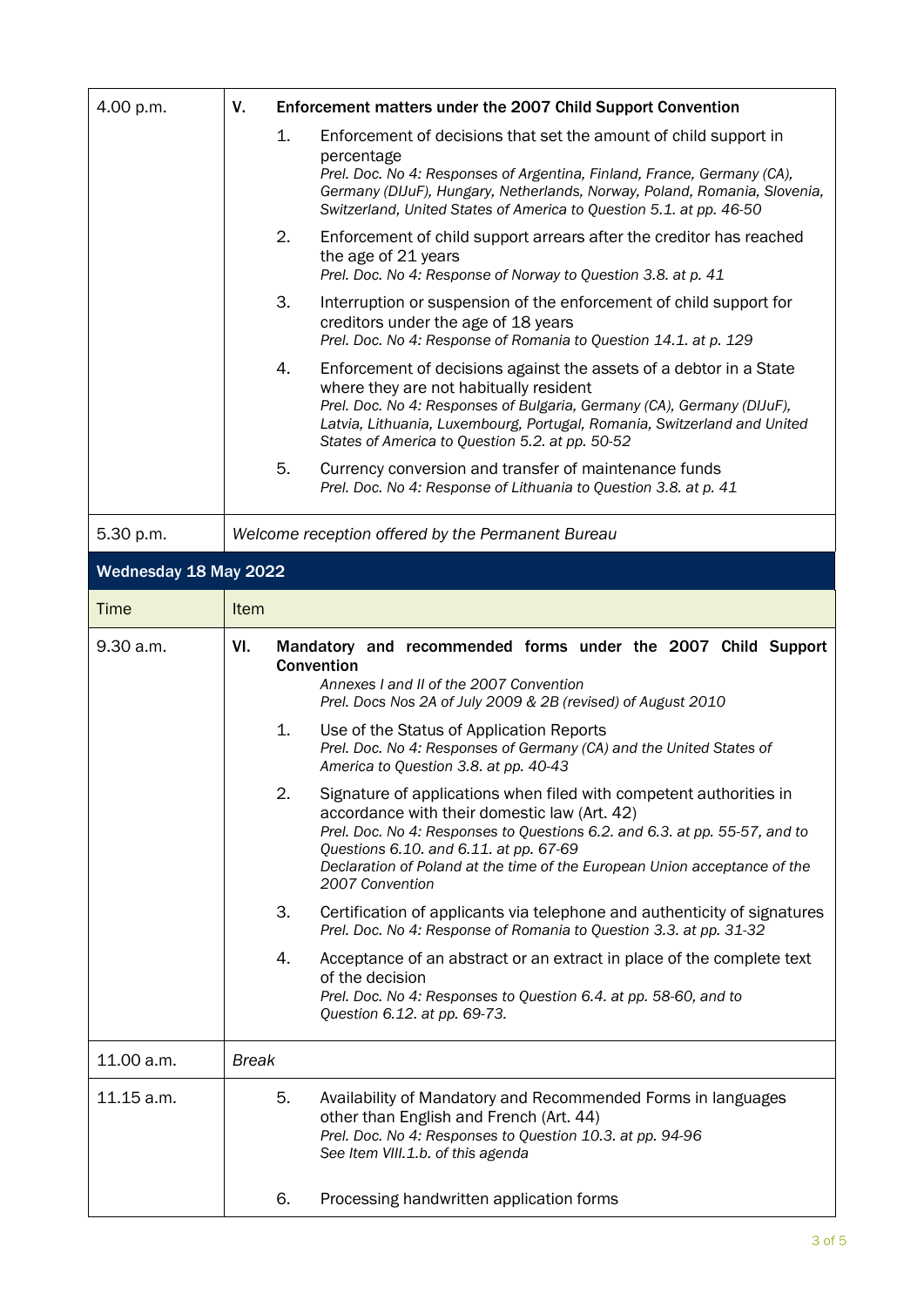|           |              |                       | Prel. Doc. No 4: Responses to Question 6.6. at pp. 61-63                                                                                                                                                                                |  |
|-----------|--------------|-----------------------|-----------------------------------------------------------------------------------------------------------------------------------------------------------------------------------------------------------------------------------------|--|
|           |              | 7.                    | Processing non-certified documents for the purpose of recognition and<br>enforcement<br>Prel. Doc. No 4: Responses to Question 6.7. at pp. 63-64, and to<br>Question 6.13. at pp. 73-74                                                 |  |
|           |              | 8.                    | Acceptance of Recommended Forms for direct requests under<br>Article 37                                                                                                                                                                 |  |
|           |              |                       | Prel. Doc. No 4: Responses to Question 6.14. at pp. 74-75                                                                                                                                                                               |  |
|           |              | 9.                    | Non-secure transmission of confidential information<br>Prel. Doc. No 4: Response of the United States of America to Question 3.8. at<br>p. 43                                                                                           |  |
| 1.00 p.m. | Lunch break  |                       |                                                                                                                                                                                                                                         |  |
| 2.00 p.m. | VII.         | <b>General issues</b> |                                                                                                                                                                                                                                         |  |
|           |              | 1.                    | Temporal application of the 2007 Convention - Transmission of<br>applications to Central Authorities v. competent authorities (Arts 12,<br>37 and $56(1)(b)$ )<br>Prel. Doc. No 4: Response of Germany (CA) to Question 14.1. at p. 127 |  |
|           |              | 2.                    | Completion and update of the Country Profile (Art. 57)<br>Prel. Doc. No 4: Response of Finland, Germany (CA), Germany (DIJuF),<br>Norway, Slovenia and the United States of America to Question 8.1. at<br>pp. 86-87                    |  |
|           |              | 3.                    | Regular updates to the HCCH website including updating Central<br>Authorities' contact details (Art. 4(3))<br>Prel. Doc. No 4: Response of Germany (CA) to Question 14.1 at p. 126                                                      |  |
|           |              | 4.                    | Possible model declarations and reservations                                                                                                                                                                                            |  |
|           | VIII.        |                       | Experts' and Working Groups - Adoption of Reports and other matters                                                                                                                                                                     |  |
|           |              | 1.                    | Report of the Administrative Cooperation Working Group (ACWG),<br>meeting of 14 to 17 December 2020                                                                                                                                     |  |
|           |              |                       | Possible future forms<br>a.<br>Prel. Doc. No 13 of June 2021 - Annex I: Aide-mémoire, paras 20-21                                                                                                                                       |  |
|           |              |                       | b.<br>Possible future fillable forms including in other languages<br>Prel. Doc. No 13 of June 2021 - Annex I: Aide-mémoire, paras 22-23                                                                                                 |  |
|           |              |                       | Country Profile for spousal support<br>c.<br>Prel. Doc. No 13 of June 2021 - Annex I: Aide-mémoire, para. 25                                                                                                                            |  |
| 3.45 p.m. | <b>Break</b> |                       |                                                                                                                                                                                                                                         |  |
| 4.00 p.m. |              | 2.                    | Report of the 2007 Protocol Working Group (PWG), meeting of 25 to<br>27 January 2021<br>Prel. Doc. No 14 of June 2021                                                                                                                   |  |
|           |              | 3.                    | Report of the Experts' Group (EG) on International Transfer of<br>Maintenance Funds (ITMF), meetings of 16 to 18 September 2019, 8<br>to 11 February 2021 and 7 to 9 February 2022<br>Prel. Doc. No 13C of February 2022 of CGAP 2022   |  |
|           |              | 4.                    | Membership of the Forms Working Group (Forms WG)<br>Prel. Doc. No 2A of July 2009 - Forms Working Group Report at p. 5                                                                                                                  |  |
|           |              | 5.                    | Future meetings of Experts' and Working Groups<br>ACWG - When needed<br>a.                                                                                                                                                              |  |